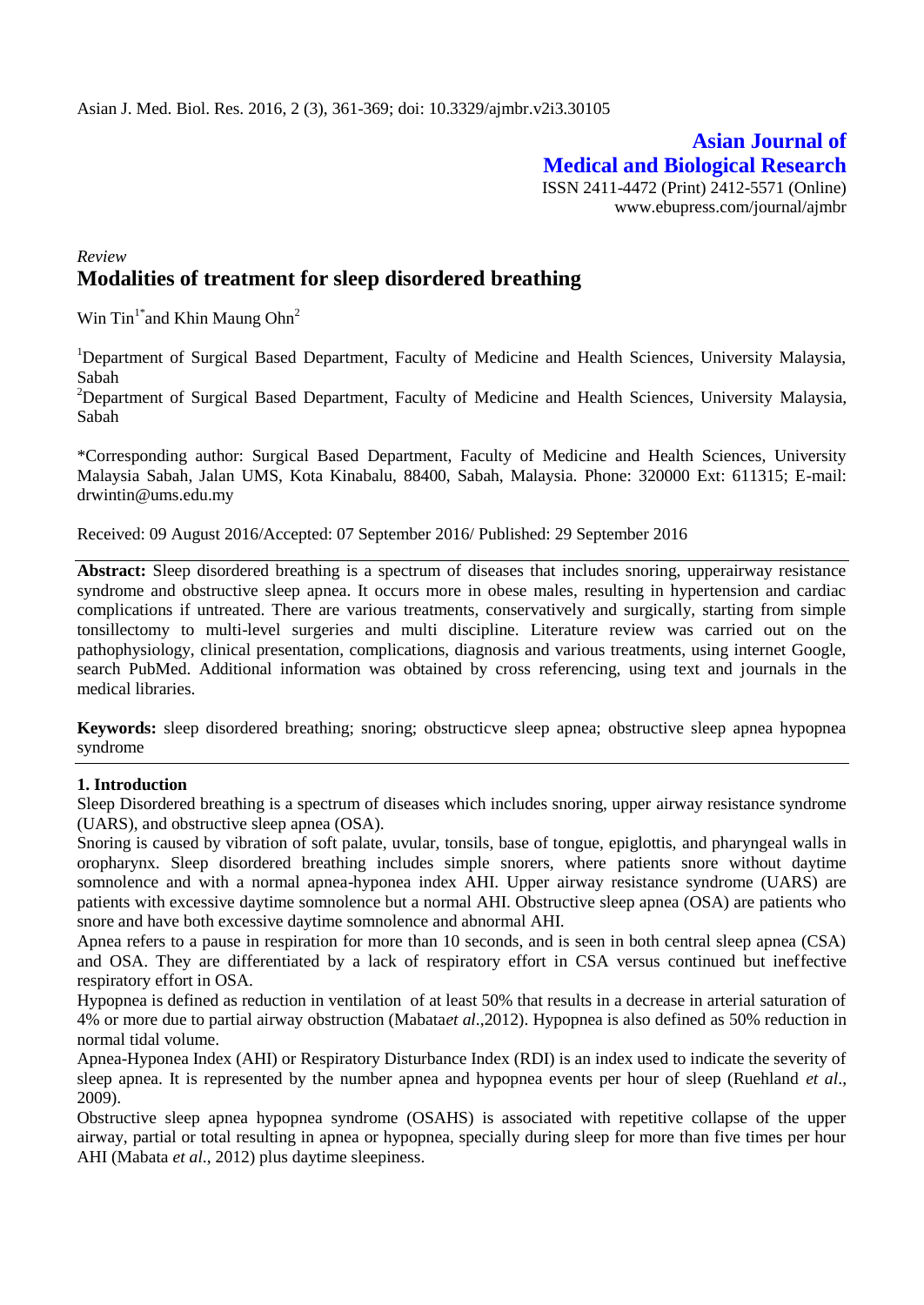Obstructive sleep apnea hypopnea syndrome can be mild AHI (5-15), moderate AHI (15-30), or severe AHI more than 30 (Marin *et al*., 2002; Hsu *et al*., 2001).

In middle aged adults, the obstructive sleep apnea incidence is 4-9% (Leung, 2009), and over 65 years is about 10%. Aging may affect the brains ability to make pharyngeal muscles stiff during sleep, resulting in collapse of these. OSA is four times more common in men than in women (Crummy *et al*., 2008). Women are more common when preagnant and menopause, but women who receive hormone replacement therapy has less occurance, suggesting progesterone and oestrogen may be protective. Postmenopausally also, as fat distribution changes to android type, there is obesity, OSA, and complications especially after 60years age (Don *et al*., 1999).

About 25-40% of OSA patients have family history due to inherited anatomical abnormalities (Selim, 2015). OSA is also more common in African Americans, Hispanics, and pacific islanders than in whites. Under 35 it is more common in blacks (Selim, 2015).

### **2. Pathophysiology**

During awake, the airway is kept open by dilating muscles which have higher than normal activity, but during sleep, the muscle tone falls, and airway narrows, snoring occurs followed by blockage and apnea. Several neurotransmitters and modulators have been found that helps neurochemical regulation of pharyngeal motor function and airway patency (Dempsey *et al*., 2010).

The intermittent hypoxia, negative intrathoracic pressure, and aurosals which are features of apnea, hypopnea leads to increase in blood pressure at the end of sleep disordered breathing, giving rise to hypertension due to heightened sympathetic nervous system and dysfunction of arterial baroceptor (Olson *et al*., 2003). Association of OSAHS with cardiovascular disease is seen within AHI (5-15) events per hour and occurs in 1 in 15 adults (Olson *et al*., 2003). The features of this condition includes hypoxaemia, hypercapnia, large intrathoracic pressure with swings up to (-120mmHg), and systemic pressure up to 250/150mm Hg, and is associated with arousals, sleep fragmentation, up to 100 times per hour (Crummy *et al*., 2008, Marin *et al*., 2002). Symptoms include excessive daytime somnolence, nonrefreshed sleep, nocturia, and loud snoring over 80db (Crummy *et al*., 2008).

**3. Predisposing factors** includes all the factors which cause narrowing of pharynx eg.obesity. More than 50% of obese patients have body mass index (BMI) greater than 30kg/m2 and for Asians 23kg/m2. Both obesity and OSA were seem to be inflammatory with high levels of cytokines such as interlukin6, C-reactive protein and platelet aggregation (Crummy *et al*., 2008). In a study, a 20% increase in weight was associated with a 70% increase in AHI, whereas a 20% reduction in weight was associated with a 48% decrease in AHI (Crummy *et al*., 2008). The pathogenesis of obesity remains unknown, but there is resistance to leptin, an adipocyte-derived hormone that regulates bodyweight through the control of appetite and energy (Lowe *et al*., 2000). Longitudinal data from the Wisconsin Sleep Cohort Study shows that a 10% weight loss predicts a 26% decrease in the AHI (Olson *et al*., 2003).

Men with a neck circumference 41.36cm and women with 35.68cm also have a significant risk of OSA (Ahbab*et al*., 2013) and also others corelates with waist circumference (Foster *et al*., 2009), and age over 60 years (Don *et al*.,1999).

Central obesity reflected by waist to hip ratio was similar or better predictor of OAS than BMI (Ip *et al*., 2000), Pickwickian syndrome (extreme obesity BMI above 40 with obesity-hypoventilation syndrome) (Mokhlesi *et al*., 2008), where excess fat interferes with chest movement and breathing (Don *et al*., 1999).

Other factors like retrognathia, jawshape, deviated nasal septum, low lying soft palate, enlarged uvula, base of tongue (Don *et al*., 1999), hypothyroidism and acromegaly all predispose to upper airway narrowing predisposing OSAHS. Other modifiable risk factors are alcohol, smoking, nasal congestion and OSA occurs twice as often in patients with nasal congestion at night regardless of the cause (Selim, 2015). This may be due to narrowed airways and estrogen depletion in menopause in women (Young *et al*., 2002). Patients with COPD have resting hypoxia and hypercapnia and when associated with OSA is known as overlap syndrome (Crummy *et al*., 2008). OHS Obesity Hypoventilation syndrome is defined by development of diurnal hypercapnia (PaCO2 more than 45 mmHg in obese individuals in the absence of other reasons for hypoventilation such as coexistent lung or neuromuscular disease OHS is associated with a mobidity and mortality due to cardiac and respiratory compromise.

In children tonsillar enlargement ,ie lateral impingement more than 50% of the posterior pharyngeal air space, lateral pharyngeal wall impingement more than 25% without tonsil and adenoids enlargement, dental conditions, birth defects such as Downs syndrome, Pierre-Robin syndrome can cause OSAHS (Olson *et al*.,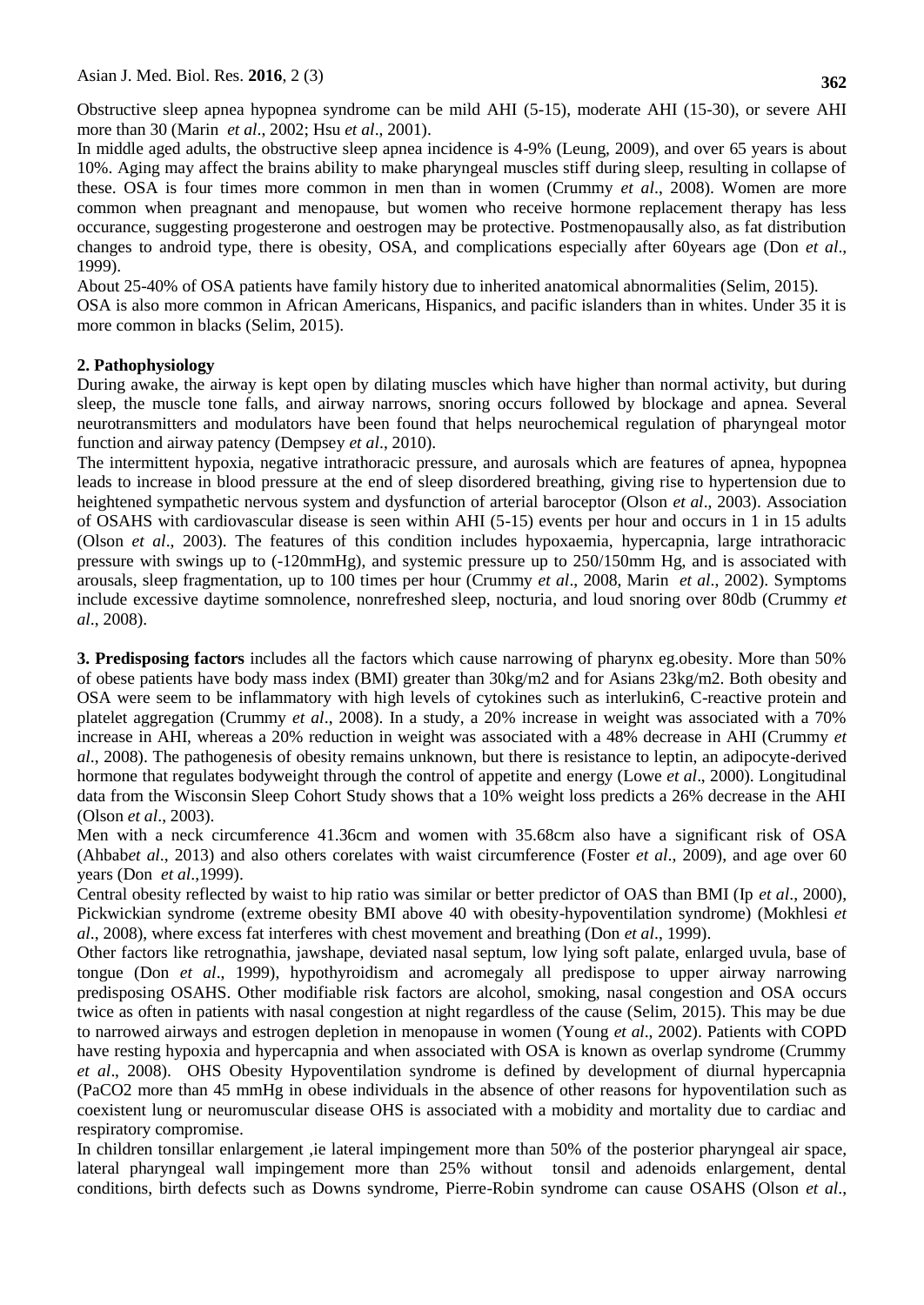2003). It was also found that those with apnea index (AI) more than 20 had a greater mortality than those who has less (He *et al*., 1988).

### **4. Associated features**

In both OSA and CSA, autonomic profile with profound vagal activity leads to bradyarrhythmias, and ventricular ectopy are observed, resulting in cardiac arrhythmias, and sudden, cardiac death (Leung, 2009). Others being, hypertension, angina pectoris, myocardial infarction, and corpulmonale may occur. Sleepapnea may also worsens cardiac dysfunction in chronic congestive heart failure patients (Leung *et al*., 2001; Don *et al.,* 1999).

In response to OSA, there may also be a group of humans due to certain genetic predisposition develope systemic hypertension, but, also there are others who do not have it (Leung *et al*., 2001).

The normal nocturnal BP is reduced to about 15% below daytime levels in patients with essential hypertension ie dippers. But in OSA patients who are said to be nondippers, they have absent fall in nocturnal BP (Leung *et al*., 2001).

Studies also suggest an increase in the risk of myocardial infarction and stroke in untreated OSAHS (Good *et al*., 1996; Leung *et al*., 2001; Leung, 2009), Bblockers have been reported to be the most effective among antihypertensive agents, in lowering daytime BP in hypertensive OSA patients as sympathetic overactivity is involved. However antihypertensive medications have little effect on nocturnal BP in OSA, possibly because they do not reduce OSA (Kraiczi *et al*., 2000).

Stress hormones may be triggered by frequent decrease in blood oxygen levels (Crummy *et al*., 2008) and can increase heart rate and worsen the heart failure. In obese patients with type2 diabetes, here is undiagnosed OSA of 86.6% (Foster *et al*., 2009) and OSAHS is associated with insulin resistance, which is not dependent of obesity (Peled *et al*., 2007). Severe OSA is a risk factor for fatty liver, with elevated liver enzymes, fibrosis, steatohepatitis independent of body weight. Researchers also found connection between OSA and glaucoma (Selim, 2015) and patients with OSAHS also have increased perioperative risk (Olson *et al*., 2003).

The most common OSA signs and symptoms include-restlessness during sleep, day time sleepiness, fatigue, trouble concentrating, forgetfulness. There can also be depression, irritability, night sweats, sex problems. Apart from these, waking up suddenly and feeling like gasping or chocking, trouble getting up in mornings. In children there may be bedwetting, chocking, or drooling, learning and behaviour disorders, sluggishness or sleepiness, teeth grinding, unsual sleeping positions, such as sleeping on prone position, or with neck hyperextended.

### **5. Diagnosis**

History of sleep disordered breathing can be obtained from a person who sleeps together or bedpartner. SDB can originate from different parts of the upper airway, therefore all of the upper airway must be examined during evaluation and must be performed before polysomnography and any treatment planned. Cliical impression of sleep physicians for OSAHS is of little value with a 50-60% sensitivity and a 63-70% specificity (Kountakis, 2007). Otorhinolaryngological status should be examined, by endoscope, including Mullers manoeuvre (Kountakis, 2007). Others being Nasal airflow sensors for rhinometry and resistance, Flexible nasopharyngeal video endoscopy, Orthodontic status,Tonsil size staging after Friedman, Mallampati score of tongue and oral cavity relation (Friedman *et al*., 1999) BMI, Neckcircumference, Polysomnography which can be a full night or half night study based on 120 minutes of sleep, and repeated 4-6 months after surgery (Olson *et al*., 2003). Diagnosis for allergy, imaging of upper airway, tape recording of snoring by snore microphone, (MSLT) Multiple sleep latency testing which measures how long it takes a person to sleep (Carskadon,1986). Epworth sleepiness scale is most commonly usedto assess daytime sleepiness. The score is calculated out of a total of 24, and the normal score is 4.6 (Standard deviation 2.8). Excessive daytime sleepiness is considered to occur if the score is above 10 on the EES (Kountakis, 2007). Other tests like Oslers test which is a maintenance of wakefulness test still need evaluation and correlated to the ESS (Priest *et al.*, 2001). Finkelstein test-Patients are allowed to drink water with their heads under a running water fountain, and in case of velum sufficiency, no water enters the nose (Kountakis, 2007).

Cephalometric radiology is measuring various linear and angular measurements with emphasis on posterior airway space of retrolinguallevel. It is safe, noninvasive, minimal radiation, and easy to perform on an outpatient basis (Nuruntaract, 2003).

The differential diagnosis of OSAHS includes-Insufficient sleep, shiftwork, Periodic limb movement disorder (Kaplan *et al*., 1993), Restless leg syndrome (Christopher, 2003), Depression, Drugs, Narcolepsy, Idiopathic hypersomnolence (Adrian *et al*., 2015), Parasomnia (Pressman, 2011), Insomnia (Punnoose *et al*., 2012).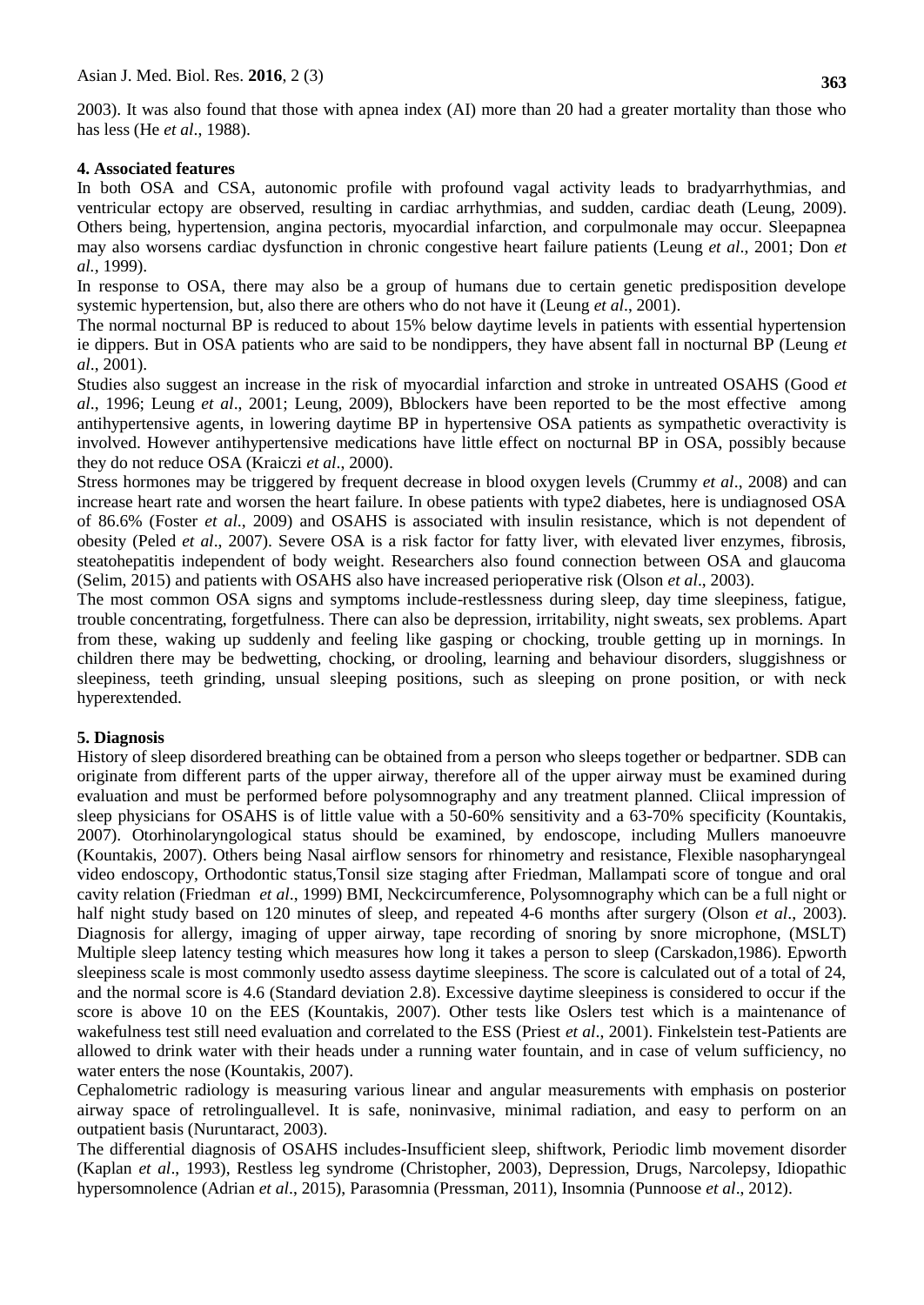# **6. Treatment**

Obstructive sleep apnea treatment depends on a number of factors, which includes severity of problem, physical structure of upper airway, patients general condition and medical problems. While, some snorers has pendulus and flaccid uvula, webbing tonsillar pillars and enlarged palatine tonsils, others who have these, but did not snore. Thus, OAS is not only due to anatomic problem, but also, probably is initiated by neural events during sleep.

The treatment options include, conservative and surgery.

## **6.1. Conservatively**, it include-

- Weight loss- loosing 10% of the weight will make a diferrence
- Exercise- should be done about four or more days aweek (Selim, 2015).
- Avoid alohol and sleeping pills- the airway collapse easily and prolongs improper breathing
- Sleeping on the side in mild snorers, by pinning tennis balls to a sock to the back to sleep on side.
- Sleeping with humidification may help dry mouth but may have allergy
- Fancy pillows- are expensive and may not work well. Some use with CPAP and others raise the upper body.
- Nasal sprays may relieve nasal congestion, and easy breadth, but nasal strips may improve little as obstruction is elsewhere.
- Mondafinil- improves sleepiness, and works by altering the natural chemical neurotransmitter in the brain (Emmanuel, 2012). Others being Protriptyline a non sedating tricyclic antidepressant and Mirtazipine a mixed serotonin receptor antagonist (Kryger *et al*., 2010)
- CPAP machine-Continuous Positive Airway Machine, with a mask over nose and mouth keeping the airway open, and should be titrated to a level which eliminates snoring, usually 5-20cm Hg. Mean daily use of 4 hours a day is necessary (Marin *et al*., 2005). Even thou some improves, some has irritation and stomach bloating, and 46-83 % of patients, are non adherent to therapy (Camacho *et al*., 2013). But with technological advancements, lower than 50% achieve apnea index which is less than 10, and apnea is reduced by 50% (Olson *et al*., 2003).
- Oral devices- These are fitted by dentist or orthodontist and worn in the mouth at night. These prevent tongue falling back and advance lower jaw forward. Keeping airway open but it needs to change every 2 years (Lowe *et al*., 2000).
- Mandibular advancement devices (MAD) or mandibular repositioning appliance (MRA) is widely used and is like a mouth guard in sports and lower jaw eased forwards. It increases vellopharynx airway and posterioinferior displacement of hyoid (Hiyama *et al*., 2003). Another is Tongue retaining device (TRD). Complications like salivation, altered bite and teeth movement, pain and dry mouth can occur
- Boil and Bite devices- A thermoplastic heat sensitive to enable molding in hot water and bite to fit in mouth, and moves jaw forward (Pressman, 2011)
- Playing the Didgeridoo, an Australian Aboriginal 130cm long musical instrument (Milo *et al*., 2006). The AH ratio is reduced due to training of muscles of upper airway in dilating and stiffening with playing 20 mins, 5day a week for 2 months.

**6.2. Surgery.** CPAP should be tried first before surgery. Surgery is for misshapen or patients with extra tissue that blocks airflow through nose and mouth. Nasal and palatopharyngeal surgeries are the mostly performed procedures to treat OSA.

These include-

- Nasal surgeries, including Functional endoscopic sinus surgery, Submucus resection, submucous diathermy, polypectomies for polyps, deviated nasal septum, hypertrophic turbinates (Poirier *et al*., 2014)
- Tonsillectomy, Adenoidectomy. This is often the first line treatment for children, as these enlargement causes obstruction, giving sleep apnea. Others being arytenoids reduction, epiglottectomy, epiglotopexy, epiglottoplasty (Punnoose *et al*., 2012).
- Upper airway stimulator, Hypoglossal nerve stimulation of genioglossusmuscle (Eisele *et al*., 1997). In the device call Inspire, it has a small pulse generator placed under skin on the chest. One wire detects breathing, and another to neck to twelth cranial nerve to targeted muscle genioglossus, to keep it open during inspiration. It can be remotely controlled (Boon, 2015) and good for moderate to severe OSA (AHI 20-65).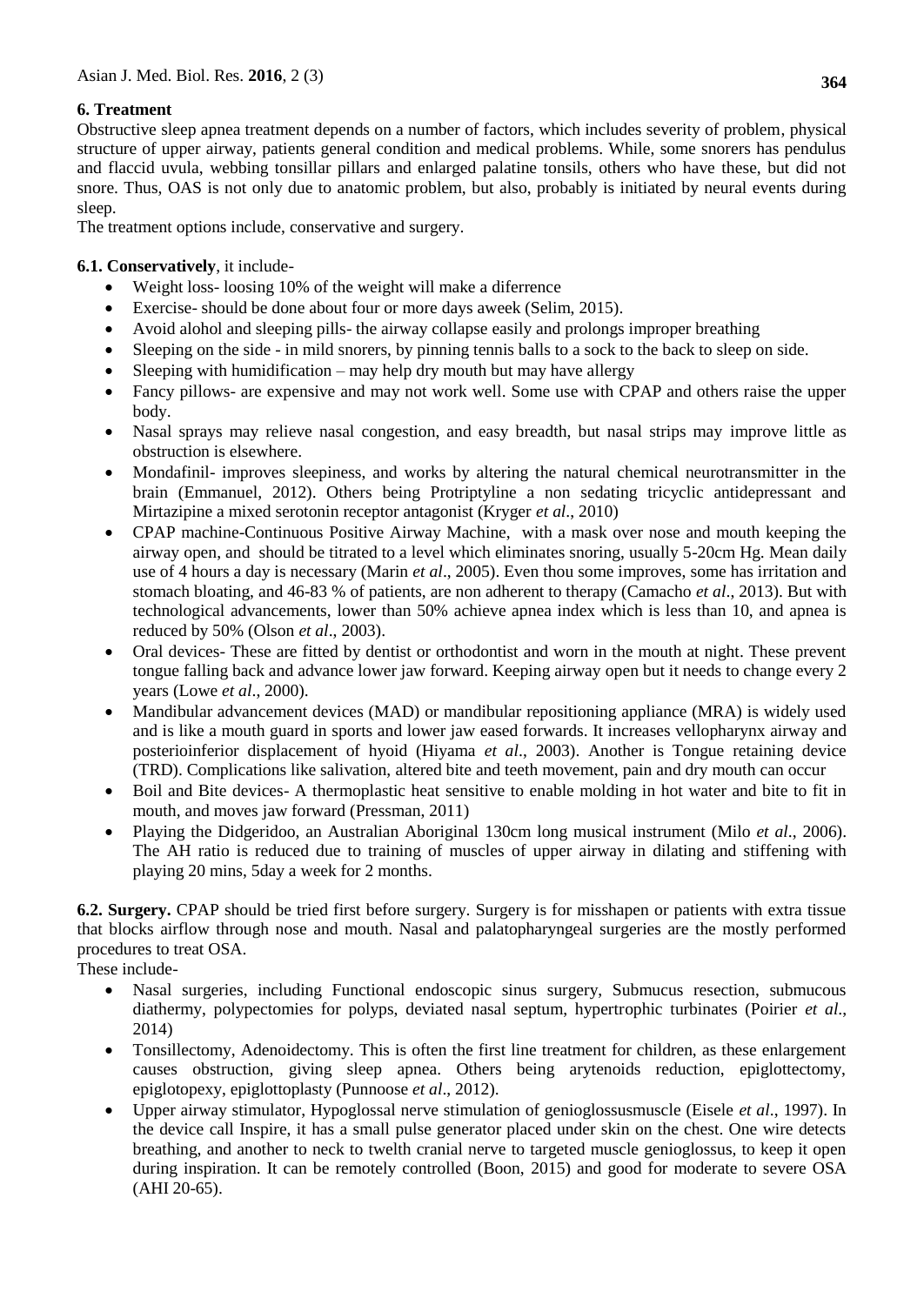- Injection Snoreplasty- Injection of Sodium tetradecyl sulphate (STS) as sclerosing agent is used to fibrosis and stiffen the palate, for mild OSA (AHI less than15). Its action is like radiofrequency ablation, but the latter causes thermal injury (Botti *et al*., 2010). Other sclerosing agent used is 50% ethernol. Advantage is simple, lowcost, and less painful (Brietzke *et al*., 2001).
- Caustery assisted palatal stiffening operation (CAPSO), where cautery causes fibrosis and palatal stiffening (Punnoose *et al*., 2012). Mean AHI improve from 25.1- 16.6 (Wassmuth *et al*., 2000).
- Palatal Implants- The Pillar procedure. These are synthetic polyethelene terephthalate (PET), 18mmx1.8mm porous cylinder rods, and three are implanted in soft palate, making it stiffer. They are good for snoring, but not for severe OSA, (AHI more than 35), or short palate less than 20mm. It is painless simple but occasional pain, foreign body sensation and extrusion can occur (Kuhnel *et al*., 2005).
- Uvulopalatopharyngoplasty (UPPP)- In 1964, the first pharyngeal surgery for snoring was published in Japan by Ikematsu (Botti*et al*., 2003) with 82% of snorers improve. UPPP was first mentioned in 1981 by Fujita *et al*. who modified Ikemasu technic and become the most common surgery to treat OSA (Botti *et al*., 2003). It removes redundant palatal and pharyngeal tissues and uvula and widens oropharyngeal inlet, and better results if with tonsillectomy. For AHI less than 25, or moderate to severe OSA as part of multilevel surgery. Complications like wound dehiscence, nasopharyngeal stenosis, speech disorder, and continued obstruction at palate can occur (Woodson *et al*., 1993).
- Lateral Pharyngoplasty. This techinic was described by Cahali in an attempt to increase the lateral space of pharynx and improve the outcome of UPPP preserving uvula and soft palate. It includes tonsillectomy and section of constrictor muscles, and closure of mucosa. Cahali compared with UPPP and the result was found to be better (Botti *et al*., 2003).
- Z-Palatoplasty is for post tonsillectomy scarring patients, failed UPPP or absence of posterior pilla. It widens space between palate and posterior pharyngeal walls, but has risk of permanent velopharyngeal insufficiency. Although the cure is 67.7% (Friedman *et al*., 2007), there can be failures and need CPAP.
- Transpalatal Advancement Pharyngoplasty (TAP). It removes the posterior hard palate, and advancing the soft palate into the anterior defect. Simillar to maxillary advancement, but there is no need to move the dentition. Success rate is 67% for patients who have respiratory disturbance index RDI lower than 20 per hour. Thou, globus, aspiration and salivation can occur, it may be appropriate in selected patients as part of OSA treatment (Woodson *et al*., 1993).
- Laser assisted uvulopalatoplasty (LAUP)**.** For mild to moderate sleep apnea, it reduces the excess tissue of soft palate and uvula by carbonisation and can be performed under local (Botti *et al*., 2003). LAUP has slight advantage over radiofrequency, but with more discomfort postoperatively (Terris *et al*., 2002).
- Tongue based suspension can be considered when tongue base collapse more than 50% of airway, and failed UPPP. But over correction may result in tongue thrusting, dysarthria and dysphagia. To prevent tongue from falling back a submucosal polypropelene suture in tongue is attached to genial tubercle. A repose tongue suspension method (Vicente *et al*., 2006), with UPPP has success of 78% for severe OSA, and BMI less than 35kg/m2 (Vicente et al., 2006). But in Frank R Miller study surgical cure rate was 20% (Miller *et al*., 2002).
- Midline glossectomy, Lingualplasty, and submucosal minimally invasive lingual excision (SMILE) removing tissue from back of tongue and making it smaller, it is less use now (Camacho *et al*., 2013).
- Radiofrequency ablation (RFA) Somnoplasty. This reduces the tongue base and palate RFpalatoplasty. Mainly for mild cases and uses temperature controlled RF bipolar and plasma mediated ablation (coblation). It causes thermal fibrosis and done under local. There is no tissue resection (Poirier, 2014) and reduce snoring by 60-100%, thou nasal regurgitation and velopharyngeal insufficiency can occur.
- Hyoid suspension and hyoid myotomy. A decrease in airway length can reduce airway resistance, thus hyoid suspension was done with release of inferior attachments under LA (Friedman *et al*.,1999), or GA, and fixed to mandible or thyroid cartilage using a steel wire as in Hormann hyoid suspension( Hormann, 2009). Ottavio Piccin followed a modified form and AHI reduced from 43.1-10.9/h.no complications were noted (Piccin *et al*., 2014). When multi level management was done success was 71% (Punnoose *et al*., 2012).
- Genioplasty or genioglossus muscle advancement (Lee *et al*., 2000) widens the space of posterior airway in the area of hypopharynx and tongue base. The UPPP, mortised genioglossus advancement is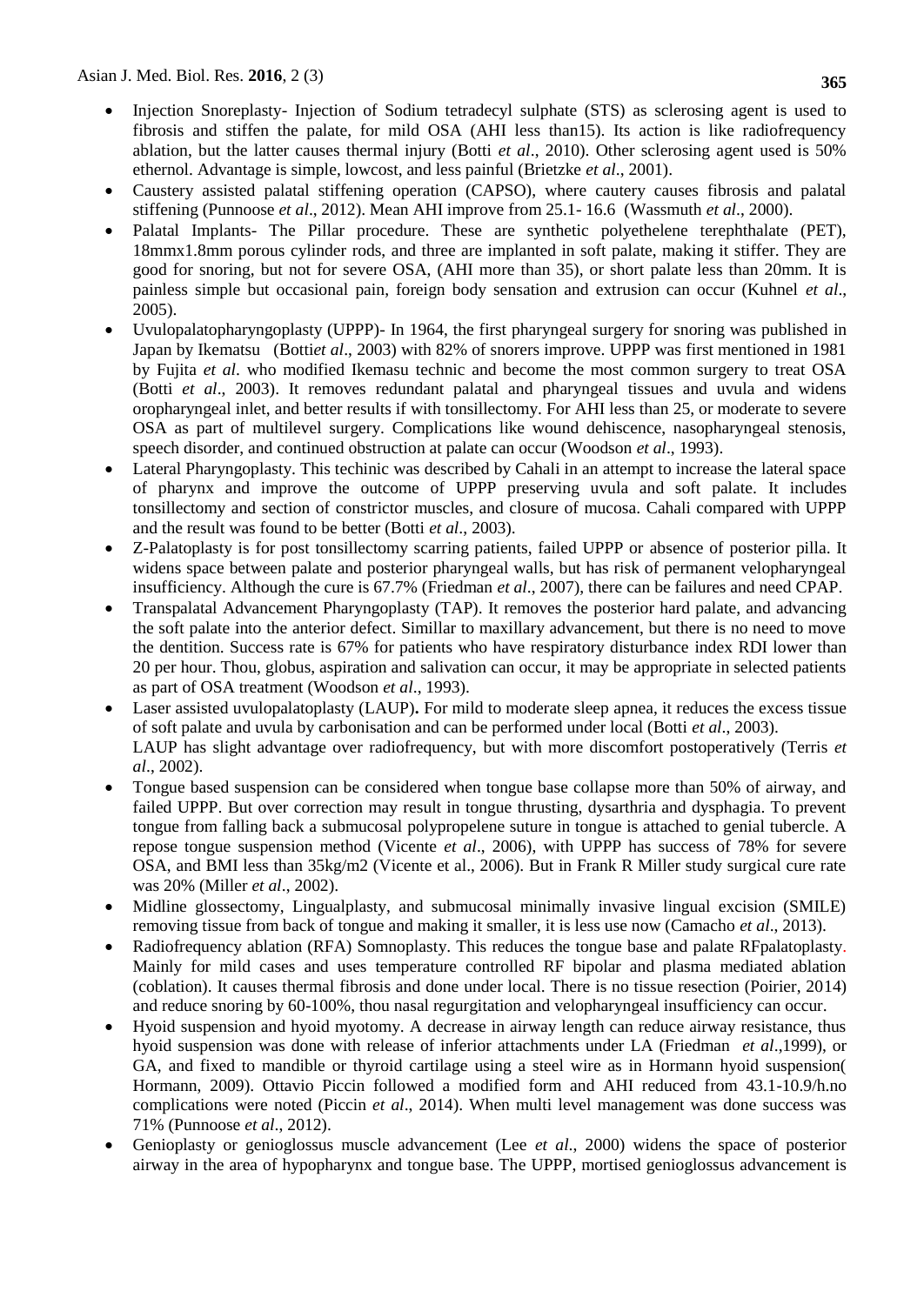also effective for OSA. Kezirian & Goldberg (Kezirian *et al*., 2006) demonstrated success rate of more than 60%, with AHI decreasing from 60-29/h.

A combination of genioadvancement, UPPP, maxillomandibular advancement can be done to avoid multiple procedures (Hendler *et al*., 2001).

- Maxillomandibular advancement MMA- David J Dattilo noted that comparing Phase 1 surgery (hyoid suspension, palatalsurgery, genioglossus advancement) with Phase2 (maxillomandibular advancement) the latter is more effective (Dattilo *et al*., 2004, Wagner *et al*., 2000). It is considered when phase1 surgery fails, or facial deformities or retrognathia, moving upper and lower jaw to increase size of airway. It achieved respiratory disturbance index of 20 and 50% reduction from preoperative values (Li *et al*., 2000).
- Maxillomandibular widening by distraction osteogenesis method uses an intraoral distraction device, and bone lengthening is due to that of natural bone healing in the gap of osteotomy, for mild to moderate OSA (Guerrero *et al*., 1997). The appliance was activated seven days after osteotomy once each day at the rate of 1mm per day and stabilise for 30-60 days after distraction.
- Transoral robotic surgery (TORS) for lingual tonsils, epiglottis, and tongue base reduction (Friedman, 2012). Success was 66.7%.
- Multiple level pharyngeal surgery-because obstruction occurs in multiple levels, multiple sites are needed to operate. Uvulopalatopharyngoplasty, tonsillectomy, mandibularosteotomy, with genioglossus advancement is to increase the oropharyngeal inlet. Modified hyoid myotomy and suspension is to increase the retrolingual area. The authors claim 76.9% achieve more than 50% reduction in AHI with postoperative AHI of less than 20. (average pre and post operative AHI of 52.8 and 15.6 respectively.) (Hsu *et al*., 2001).
- Bariatric surgery- Of the baraiteric surgeries,(Roux-en-Y gastric bypass, laproscopic sleeve gastrectomy, biliopancreatic diversion{BPD}), over 75 % shows improvement. BPD was most successful for OSA, with laproscopic gastric banding, the least (Sarkhosh *et al*., 2013).
- Tracheostomy is done when others fails.Thou it cures sleep apnea, chances of apnea resolution with decannulation is a problem (Thatcher *et al*., 2003).

### **7. Conclusions**

It should be noted that there is no single method which is totally effective in treating all OSA patients. Treatment should be tailored according to patients need and desires, preferences and health status, risks and benefits with multilevel surgeries and multidiscipline approach. Surgery is considered when CPAP fails. Surgery should be minimally invasive and avoiding more aggressive methods. Early recognition and appropriate intervention will reduce the motality and the quality of life can be improved.

### **Acknowledgements**

I would like to thank Professor Dr. Zainal Arifin Mustapha, Dean, Faculty of Medicine and Health Sciences, University Malaysia Sabah, Deputy Deans, all lectures and staff of University Malaysia Sabah, library staff and not the least, my wife who all help and encourage me to bring out this paper.

### **Conflict of interest**

None to declare.

### **References**

- [Ahbab](http://www.ncbi.nlm.nih.gov/pubmed/?term=Ahbab%20S%5Bauth%5D) S, [HE Ataoğlu,](http://www.ncbi.nlm.nih.gov/pubmed/?term=Atao%26%23x0011f%3Blu%20HE%5Bauth%5D) [M Tuna,](http://www.ncbi.nlm.nih.gov/pubmed/?term=Tuna%20M%5Bauth%5D) [L Karasulu,](http://www.ncbi.nlm.nih.gov/pubmed/?term=Karasulu%20L%5Bauth%5D) [F Çetin,](http://www.ncbi.nlm.nih.gov/pubmed/?term=%26%23x000c7%3Betin%20F%5Bauth%5D) LU [Temiz](http://www.ncbi.nlm.nih.gov/pubmed/?term=Temiz%20L%26%23x000dc%3B%5Bauth%5D) and [M Yenigün,](http://www.ncbi.nlm.nih.gov/pubmed/?term=Yenig%26%23x000fc%3Bn%20M%5Bauth%5D) 2013. Neck circumference, metabolic syndrome and obstructive sleep apnea syndrome; Evaluation of possible linkage. MedSci Monit., 19:111-117.
- Boon M, 2015. Upper Airway Stimulation for Treatment of Obstructive Sleep Apnea Thomas Jefferson University Jefferson Digital Commons Department of Otolaryngology - Head and Neck Surgery Faculty, Presentations and Grand Rounds.
- Botti AS, FLM Haddad, R Santos-Silva, RA Bittencourt L, EC Pereda1, LC Gregório and S Tufik, 2010. Surgical treatment for obstructive sleep apnea syndrome in adults: pharyngeal techniques on the soft palate and lateral wall. Sleep Science, 4:100-104.
- [Brietzke](http://www.pubfacts.com/author/S+E+Brietzke) S and EA [Mair,](http://www.pubfacts.com/author/E+A+Mair) 2001. Injection [snoreplasty:](http://www.pubfacts.com/detail/11337652/Injection-snoreplasty-how-to-treat-snoring-without-all-the-pain-and-expense) how to treat snoring without all the pain and expense. Otolaryngol Head Neck Surg., 124:503-510.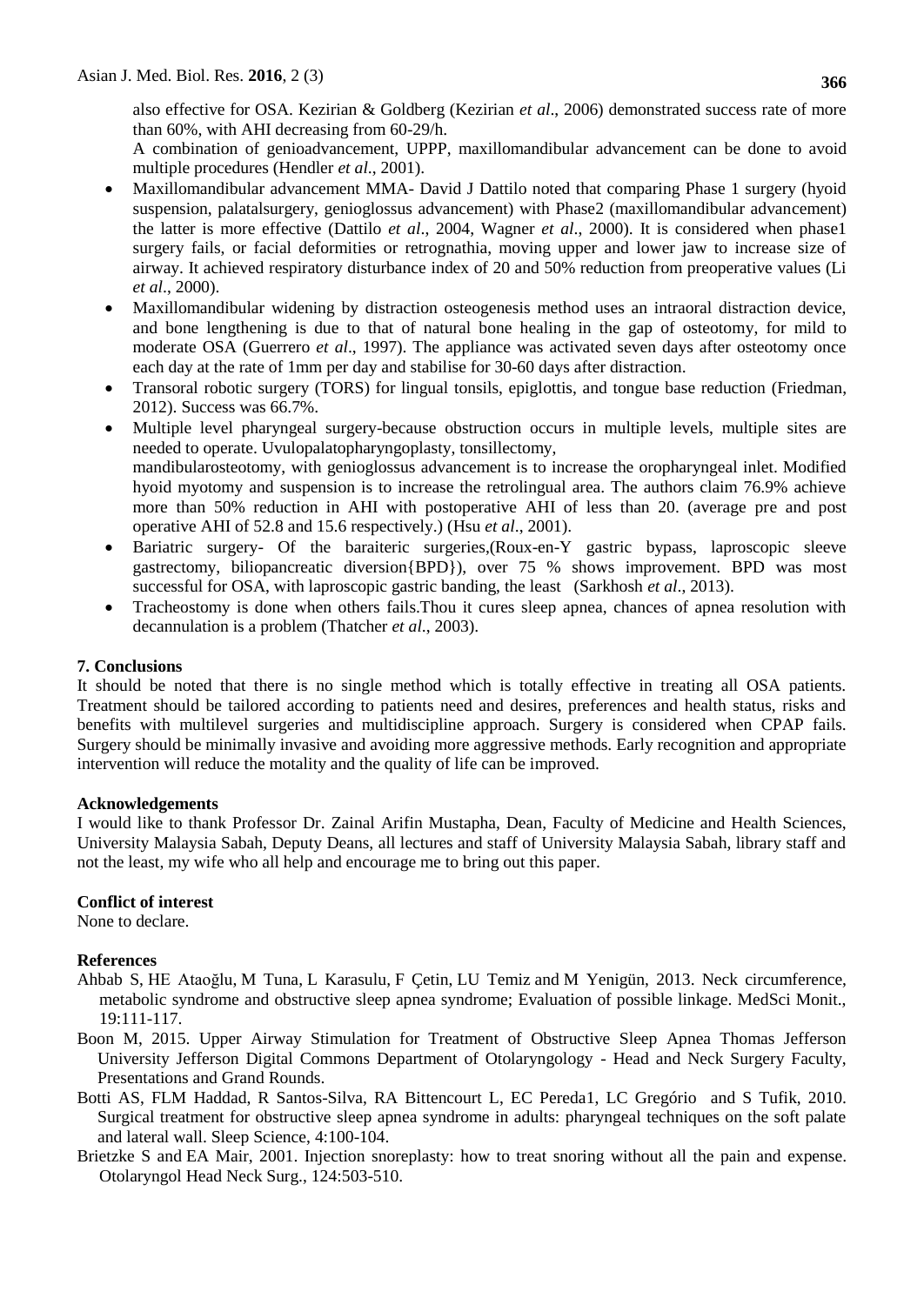- Camacho M, V Certal and R Capasso, 2013. Comprehensive review of surgeries for obstructive sleep apnea syndrome. Braz. J. Otorhinolaryngol., 79:780-788.
- Carskadon MA, WC Dement, MM Mitler, T Roth, PR Westbrook and S Keenan, 1986. Guidelines for the Multiple Sleep Latency Test (MSLT): a standard measure of sleepiness. Sleep., 9:519-524
- Christopher JE, 2003. Restless Legs Syndrome. N. Engl. J. Med., 348:2103-2109
- [Crummy](http://thorax.bmj.com/search?author1=F+Crummy&sortspec=date&submit=Submit) F, AJ [Piper](http://thorax.bmj.com/search?author1=A+J+Piper&sortspec=date&submit=Submit) and MT [Naughton,](http://thorax.bmj.com/search?author1=M+T+Naughton&sortspec=date&submit=Submit) 2008. Obesity and the lung: Obesity and sleep disordered breathing. Thorax ., 63:738-746
- Dattilo DJ and SA Drooger, 2004. Outcome assessment of patients undergoing maxillofacial procedure for the treatment of sleep apneas; comparison of subjective and objective results. J. Oral Maxillofac. Surgery, 62:164-168.
- [Dempsey JA,](http://www.ncbi.nlm.nih.gov/pubmed/?term=Dempsey%20JA%5BAuthor%5D&cauthor=true&cauthor_uid=20086074) SC [Veasey,](http://www.ncbi.nlm.nih.gov/pubmed/?term=Veasey%20SC%5BAuthor%5D&cauthor=true&cauthor_uid=20086074) BJ [Morgan](http://www.ncbi.nlm.nih.gov/pubmed/?term=Morgan%20BJ%5BAuthor%5D&cauthor=true&cauthor_uid=20086074) and CP [O'Donnell, 2010.](http://www.ncbi.nlm.nih.gov/pubmed/?term=O%27Donnell%20CP%5BAuthor%5D&cauthor=true&cauthor_uid=20086074) Pathophysiology of sleep apnea. [Physiol.](http://www.ncbi.nlm.nih.gov/pubmed/20086074) [Rev.](http://www.ncbi.nlm.nih.gov/pubmed/20086074)**,** 90:47-112.
- Don DS, F Fitzgerald, JD John, G Newton, SF John and DT Bradley, 1999. Risk Factors for Central and Obstructive Sleep Apnea in 450 Men And Women with Congestive Heart Failure. Am. J. Resp. Crit. Care Medicine, 160:1101-1106.
- [Eisele DW,](http://www.ncbi.nlm.nih.gov/pubmed/?term=Eisele%20DW%5BAuthor%5D&cauthor=true&cauthor_uid=9006504) P [Smith,](http://www.ncbi.nlm.nih.gov/pubmed/?term=Smith%20PL%5BAuthor%5D&cauthor=true&cauthor_uid=9006504) DS [Alam](http://www.ncbi.nlm.nih.gov/pubmed/?term=Alam%20DS%5BAuthor%5D&cauthor=true&cauthor_uid=9006504) and AR [Schwartz](http://www.ncbi.nlm.nih.gov/pubmed/?term=Schwartz%20AR%5BAuthor%5D&cauthor=true&cauthor_uid=9006504)**,** 1997. Direct hypoglossal nerve stimulation in obstructive sleep apnea. [Arch Otolaryngol Head Neck Surg.,](http://www.ncbi.nlm.nih.gov/pubmed/9006504) 123:57**-**61.
- [Emmanuel](http://link.springer.com/article/10.1007%2Fs13311-012-0150-9#author-details-1) JM and Mignot, 2012. A Practical Guide to the Therapy of Narcolepsy and Hypersomnia Syndromes. [Neurotherapeutics.](http://link.springer.com/journal/13311), 9:739-752.
- [Fischer Y,](http://www.ncbi.nlm.nih.gov/pubmed/?term=Fischer%20Y%5BAuthor%5D&cauthor=true&cauthor_uid=14520107) M [Khan](http://www.ncbi.nlm.nih.gov/pubmed/?term=Khan%20M%5BAuthor%5D&cauthor=true&cauthor_uid=14520107) and WJ [Mann,](http://www.ncbi.nlm.nih.gov/pubmed/?term=Mann%20WJ%5BAuthor%5D&cauthor=true&cauthor_uid=14520107) 2003. Multilevel temperature-controlled radiofrequency therapy of soft palate, base of tongue, and tonsils in adults with obstructive sleep apnea. [Laryngoscope.](http://www.ncbi.nlm.nih.gov/pubmed/14520107) ,113:1786-1791.
- [Foster](http://care.diabetesjournals.org/search?author1=Gary+D.+Foster&sortspec=date&submit=Submit) GD , MH [Sanders,](http://care.diabetesjournals.org/search?author1=Mark+H.+Sanders&sortspec=date&submit=Submit) R [Millman,](http://care.diabetesjournals.org/search?author1=Richard+Millman&sortspec=date&submit=Submit) G [Zammit](http://care.diabetesjournals.org/search?author1=Gary+Zammit&sortspec=date&submit=Submit) , KE [Borradaile,](http://care.diabetesjournals.org/search?author1=Kelley+E.+Borradaile&sortspec=date&submit=Submit) AB Newman, TA Waden, D [Kelley,](http://care.diabetesjournals.org/search?author1=David+Kelley&sortspec=date&submit=Submit) R[R](http://care.diabetesjournals.org/search?author1=Rena+R.+Wing&sortspec=date&submit=Submit) [Wing,](http://care.diabetesjournals.org/search?author1=Rena+R.+Wing&sortspec=date&submit=Submit) F [Xavier](http://care.diabetesjournals.org/search?author1=F.+Xavier+Pi+Sunyer&sortspec=date&submit=Submit) , P Sunyer , V [Darcey,](http://care.diabetesjournals.org/search?author1=Valerie+Darcey&sortspec=date&submit=Submit) ST [Kuna,](http://care.diabetesjournals.org/search?author1=Samuel+T.+Kuna&sortspec=date&submit=Submit) and for the Sleep AHEAD Research Group, 2009. Obstructive sleep apnea among obese patients with type 2 diabetes. Diabetes Care, 326:1017-1019.
- [Friedman M,](http://www.ncbi.nlm.nih.gov/pubmed/?term=Friedman%20M%5BAuthor%5D&cauthor=true&cauthor_uid=17418265) P [Duggal](http://www.ncbi.nlm.nih.gov/pubmed/?term=Duggal%20P%5BAuthor%5D&cauthor=true&cauthor_uid=17418265) and NJ [Joseph, 2007.](http://www.ncbi.nlm.nih.gov/pubmed/?term=Joseph%20NJ%5BAuthor%5D&cauthor=true&cauthor_uid=17418265) Revision uvulopalatoplasty by Z-palatoplasty. [Otolaryngol Head](http://www.ncbi.nlm.nih.gov/pubmed/17418265)  [Neck Surg.,](http://www.ncbi.nlm.nih.gov/pubmed/17418265)136:638-643.
- [Friedman M,](http://www.ncbi.nlm.nih.gov/pubmed/?term=Friedman%20M%5BAuthor%5D&cauthor=true&cauthor_uid=22247514) C [Hamilton ,](http://www.ncbi.nlm.nih.gov/pubmed/?term=Hamilton%20C%5BAuthor%5D&cauthor=true&cauthor_uid=22247514) CG [Samuelson ,](http://www.ncbi.nlm.nih.gov/pubmed/?term=Samuelson%20CG%5BAuthor%5D&cauthor=true&cauthor_uid=22247514) K [Kelley ,](http://www.ncbi.nlm.nih.gov/pubmed/?term=Kelley%20K%5BAuthor%5D&cauthor=true&cauthor_uid=22247514) D [Taylor ,](http://www.ncbi.nlm.nih.gov/pubmed/?term=Taylor%20D%5BAuthor%5D&cauthor=true&cauthor_uid=22247514) K [Pearson-Chauhan,](http://www.ncbi.nlm.nih.gov/pubmed/?term=Pearson-Chauhan%20K%5BAuthor%5D&cauthor=true&cauthor_uid=22247514) A [Maley,](http://www.ncbi.nlm.nih.gov/pubmed/?term=Maley%20A%5BAuthor%5D&cauthor=true&cauthor_uid=22247514) R [Taylor](http://www.ncbi.nlm.nih.gov/pubmed/?term=Taylor%20R%5BAuthor%5D&cauthor=true&cauthor_uid=22247514) and TK [Venkatesan,](http://www.ncbi.nlm.nih.gov/pubmed/?term=Venkatesan%20TK%5BAuthor%5D&cauthor=true&cauthor_uid=22247514) 2012.Transoral robotic glossectomy for the treatment of obstructive sleep apnea-hypopnea syndrome. [Otolaryngol Head Neck Surg.,](http://www.ncbi.nlm.nih.gov/pubmed/22247514) 146:854-862.
- [Friedman M,](http://www.ncbi.nlm.nih.gov/pubmed/?term=Friedman%20M%5BAuthor%5D&cauthor=true&cauthor_uid=10591345) H [Tanyeri,](http://www.ncbi.nlm.nih.gov/pubmed/?term=Tanyeri%20H%5BAuthor%5D&cauthor=true&cauthor_uid=10591345) M [La Rosa,](http://www.ncbi.nlm.nih.gov/pubmed/?term=La%20Rosa%20M%5BAuthor%5D&cauthor=true&cauthor_uid=10591345) R [Landsberg,](http://www.ncbi.nlm.nih.gov/pubmed/?term=Landsberg%20R%5BAuthor%5D&cauthor=true&cauthor_uid=10591345) K [Vaidyanathan](http://www.ncbi.nlm.nih.gov/pubmed/?term=Vaidyanathan%20K%5BAuthor%5D&cauthor=true&cauthor_uid=10591345) , K [Pieri](http://www.ncbi.nlm.nih.gov/pubmed/?term=Pieri%20S%5BAuthor%5D&cauthor=true&cauthor_uid=10591345) and D [Caldarelli,](http://www.ncbi.nlm.nih.gov/pubmed/?term=Caldarelli%20D%5BAuthor%5D&cauthor=true&cauthor_uid=10591345) 1999. Clinical predictors of obstructive sleep apnea. [Laryngoscope.,](http://www.ncbi.nlm.nih.gov/pubmed/10591345) 109:1901-1907.
- [Good DC,](http://www.ncbi.nlm.nih.gov/pubmed/?term=Good%20DC%5BAuthor%5D&cauthor=true&cauthor_uid=8571419) J[Q Henkle](http://www.ncbi.nlm.nih.gov/pubmed/?term=Henkle%20JQ%5BAuthor%5D&cauthor=true&cauthor_uid=8571419) , D [Gelber,](http://www.ncbi.nlm.nih.gov/pubmed/?term=Gelber%20D%5BAuthor%5D&cauthor=true&cauthor_uid=8571419) J [Welsh](http://www.ncbi.nlm.nih.gov/pubmed/?term=Welsh%20J%5BAuthor%5D&cauthor=true&cauthor_uid=8571419) and S [Verhulst,](http://www.ncbi.nlm.nih.gov/pubmed/?term=Verhulst%20S%5BAuthor%5D&cauthor=true&cauthor_uid=8571419) 1996. Sleep-disordered breathing and poor functional outcome after stroke. [Stroke.,](http://www.ncbi.nlm.nih.gov/pubmed/8571419?dopt=Abstract) 27:252-259
- Guerrero CA, WH Bell, GI Contasti and AM Rodriguez, 1997. Mandibular widening by distraction osteogenesis. Br.J Oral Maxillofac Surg., 35:383-392
- Hiyama S, S Tsuiki and T Ono et al, 2003. Effects of mandibular advancement on supine airway size in normal subjects during sleep. SLEEP., 26:440-445.
- He J; MH Kryger, FJ Zorick, W Conway and T Roth, 1988. Mortality and apnea index in obstructive sleep apnea. Experience in 385 male patients. Chest., 94:9-14
- [Hendler](http://www.sciencedirect.com/science/article/pii/S0278239101472910) BH, BJ [Costello,](http://www.sciencedirect.com/science/article/pii/S0278239101472910) K [Silverstein,](http://www.sciencedirect.com/science/article/pii/S0278239101472910) D [Yen](http://www.sciencedirect.com/science/article/pii/S0278239101472910) and A [Goldberg,](http://www.sciencedirect.com/science/article/pii/S0278239101472910) 2001. A protocol for uvulopalatopharyngoplasty, mortised genioplasty, and maxillomandibular advancement in patients with obstructive sleep apnea: An analysis of 40 cases. [J.Oral.](http://www.sciencedirect.com/science/journal/02782391) Maxil Surg., [59:8](http://www.sciencedirect.com/science/journal/02782391/59/8)92-897.
- Hörmann K and A Baisch, 2004. [The Hyoid Suspension-Hörmann. The Laryngoscope -](https://www.google.com/url?sa=t&rct=j&q=&esrc=s&source=web&cd=1&cad=rja&uact=8&ved=0ahUKEwigj9Xl_9PMAhWLM48KHTwdC1oQFggcMAA&url=http%3A%2F%2Fonlinelibrary.wiley.com%2Fdoi%2F10.1097%2F00005537-200409000-00033%2Fabstract&usg=AFQjCNEorQV5JAtkHVL5CnO84NYNijwWtQ) Wiley *onlinelibrary.wiley.com .The Laryngoscope., 114:1677-1679.*
- Hsu PP and RH Brett, 2001. Multiple Level Pharyngeal Surgery for Obstructive Sleep Apnoea. Singapore Med. J., 42:160-164.
- Ip MSM, KSL Lam, CM Ho, KWT Tsang and WK Lam, 2000. Serum leptin and vascular risk factors in obstructive sleep apnea. Chest*.*,118:580-586.
- [Kaplan PW,](http://www.ncbi.nlm.nih.gov/pubmed/?term=Kaplan%20PW%5BAuthor%5D&cauthor=true&cauthor_uid=8165385) RP [Allen,](http://www.ncbi.nlm.nih.gov/pubmed/?term=Allen%20RP%5BAuthor%5D&cauthor=true&cauthor_uid=8165385) DW [Buchholz](http://www.ncbi.nlm.nih.gov/pubmed/?term=Buchholz%20DW%5BAuthor%5D&cauthor=true&cauthor_uid=8165385) and JKA [Walters](http://www.ncbi.nlm.nih.gov/pubmed/?term=Walters%20JK%5BAuthor%5D&cauthor=true&cauthor_uid=8165385) , 1993. Double-blind, placebo-controlled study of the treatment of periodic limb movements in sleep using carbidopa/levodopa and propoxyphene. [Sleep.,](http://www.ncbi.nlm.nih.gov/pubmed/8165385)16:717- 723.
- [Kezirian EJ](http://www.ncbi.nlm.nih.gov/pubmed/?term=Kezirian%20EJ%5BAuthor%5D&cauthor=true&cauthor_uid=16490881) and AN [Goldberg,](http://www.ncbi.nlm.nih.gov/pubmed/?term=Goldberg%20AN%5BAuthor%5D&cauthor=true&cauthor_uid=16490881) 2006. Hypopharyngeal surgery in obstructive sleep apnea. An evidence-based medicine review., 132:206-213.
- Kountakis SE and M Onerci, 2007. Rhinologic and sleep apnea surgical techniques., 35: 323-329 Springer.
- Kountakis S E and M Onerci, 2007. Rhinologic and sleep apnea surgical techniques., 26: 255-263 Springer.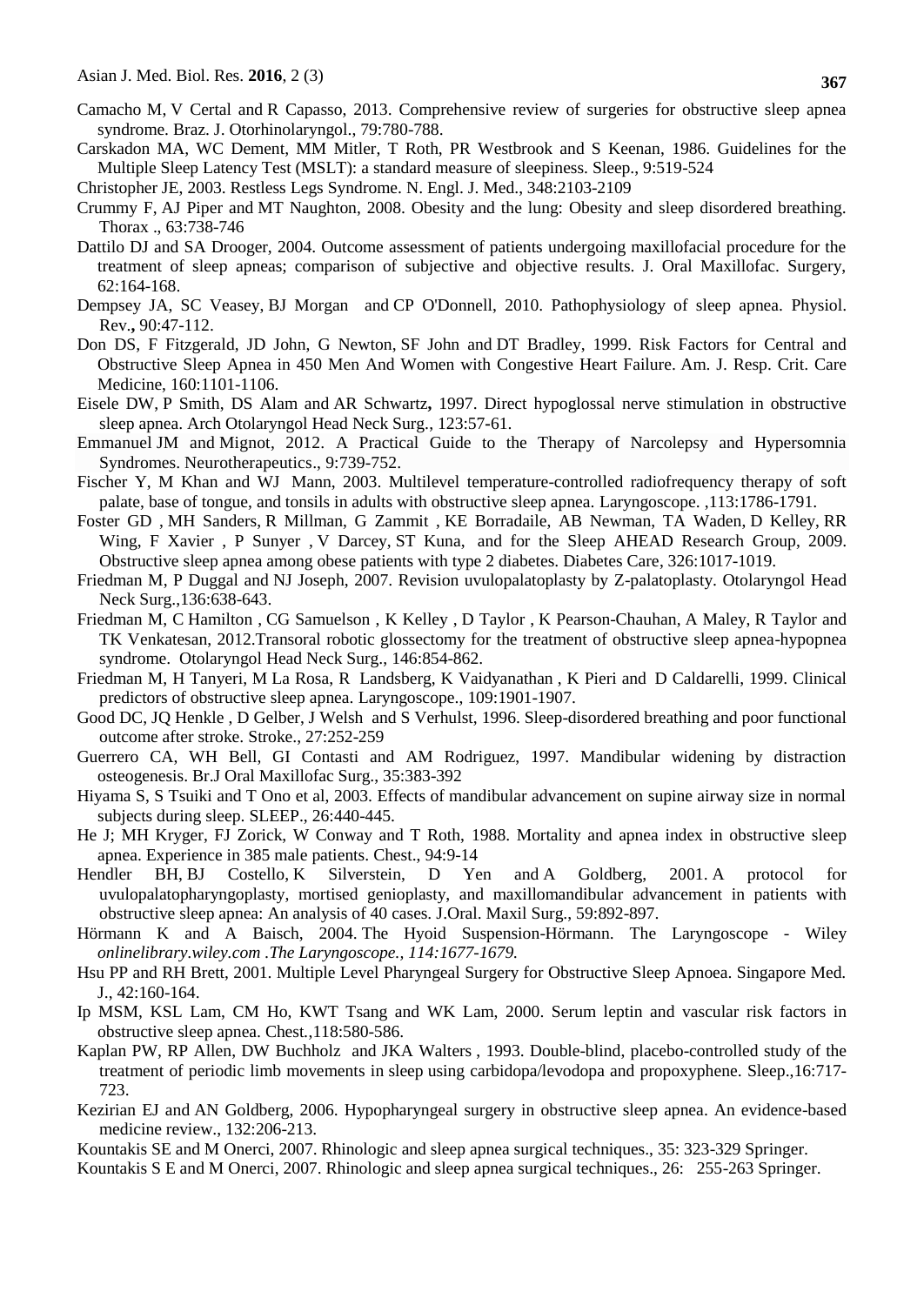- Kraiczi H, J Hedner, Y Peker, and L Grote, 2000. Comparison of Atenolol, Amlodipine, Enalapril, Hydrochlorothiazide, and Losartan for Antihypertensive Treatment in Patients with Obstructive Sleep Apnea. Am. J. Resp. Crit. Care Medicine, 161:1423-1428.
- [Kryger](https://www.google.com/search?espv=2&biw=1174&bih=881&tbm=bks&q=inauthor:%22Meir+H.+Kryger%22&sa=X&ved=0ahUKEwigj9Xl_9PMAhWLM48KHTwdC1oQ9AgIKTAC) M H, [T Roth](https://www.google.com/search?espv=2&biw=1174&bih=881&tbm=bks&q=inauthor:%22Thomas+Roth%22&sa=X&ved=0ahUKEwigj9Xl_9PMAhWLM48KHTwdC1oQ9AgIKjAC) and WC [Dement,](https://www.google.com/search?espv=2&biw=1174&bih=881&tbm=bks&q=inauthor:%22William+C.+Dement%22&sa=X&ved=0ahUKEwigj9Xl_9PMAhWLM48KHTwdC1oQ9AgIKzAC) 2010. Principles and Practice of Sleep Medicine: Expert Consult Premium.*https://books.google.com/books.,106-109.*
- [Kühnel TS,](http://www.ncbi.nlm.nih.gov/pubmed/?term=K%C3%BChnel%20TS%5BAuthor%5D&cauthor=true&cauthor_uid=15316821) G [Hein,](http://www.ncbi.nlm.nih.gov/pubmed/?term=Hein%20G%5BAuthor%5D&cauthor=true&cauthor_uid=15316821) W [Hohenhorst](http://www.ncbi.nlm.nih.gov/pubmed/?term=Hohenhorst%20W%5BAuthor%5D&cauthor=true&cauthor_uid=15316821) and JT [Maurer, 2004.](http://www.ncbi.nlm.nih.gov/pubmed/?term=Maurer%20JT%5BAuthor%5D&cauthor=true&cauthor_uid=15316821) Soft palate implants: a new option for treating habitual snoring. [Eur Arch Otorhinolaryngol.,](http://www.ncbi.nlm.nih.gov/pubmed/15316821) 262:277-280.
- Lee NR and T Woodson, 2000. Genioglossus muscle advancement via a trephine osteotomy approach. Operative Tecniques. Otolaryngol Head Neck surg.11:50-54.
- Leung RS and TD Bradley, 2001. Sleep apnoea and cardiovascular disease. Am. J. Resp. Crit. Care Med.,164:2147-2165.
- [Leung RS](http://www.ncbi.nlm.nih.gov/pubmed/?term=Leung%20RS%5BAuthor%5D&cauthor=true&cauthor_uid=19110134)**,** 2009. Sleep-disordered breathing: autonomic mechanisms and arrhythmias. [Prog. Cardiovasc. Dis.](http://www.ncbi.nlm.nih.gov/pubmed/19110134), 51:324-338.
- Li KK, NB Powel, RW Riley, RJ Troell and C Guilleminault, 2000. Long term results of maxillomandibular advancement surgery. Sleep Breathing., 4:137-139.
- Lowe AA et al, 2000. The Durability of Intraoral Devices for Snoring and Sleep Apnea: Another View. J. Can. Dent. Assoc., 66:486-487.
- [Marin JM,](http://www.ncbi.nlm.nih.gov/pubmed/?term=Marin%20JM%5BAuthor%5D&cauthor=true&cauthor_uid=15781100) SJ [Carrizo,](http://www.ncbi.nlm.nih.gov/pubmed/?term=Carrizo%20SJ%5BAuthor%5D&cauthor=true&cauthor_uid=15781100) E [Vicente](http://www.ncbi.nlm.nih.gov/pubmed/?term=Vicente%20E%5BAuthor%5D&cauthor=true&cauthor_uid=15781100) and AG [Agusti,](http://www.ncbi.nlm.nih.gov/pubmed/?term=Agusti%20AG%5BAuthor%5D&cauthor=true&cauthor_uid=15781100) 2002. Long-term cardiovascular outcomes in men with obstructive sleep apnoea-hypopnoea with or without treatment with continuous positive airway pressure: an observational study. Otolaryngol. Head Neck Surg., 127:315-323.
- [Mbata](http://www.ncbi.nlm.nih.gov/pubmed/?term=Mbata%20G%5Bauth%5D) GC and [JC Chukwuka,](http://www.ncbi.nlm.nih.gov/pubmed/?term=Chukwuka%20J%5Bauth%5D) 2012. obstructive sleep apnea hypopnea syndrome. Ann. Med. Health Sci. Res., 2:74-77.
- [Miller](http://oto.sagepub.com/search?author1=Frank+R.+Miller&sortspec=date&submit=Submit) F, D [Watson](http://oto.sagepub.com/search?author1=Daniel+Watson&sortspec=date&submit=Submit) and D [Malis](http://oto.sagepub.com/search?author1=David+Malis&sortspec=date&submit=Submit)**,** 2002. Role of the tongue base suspension suture with The Repose System bone screw in the multilevel surgical management of obstructive sleep apnea. *Otolaryngol Head Neck Surg*.,126 :392-398.
- Mokhlesi B, H Meir, MH Kryger, and RR Grunstei, 2008. Assessment and Management of Patients with Obesity Hypoventilation Syndrome. Proceedings of the American Thoracic Society., 5:218-225.
- Nuruntaract C, 2003. Hyoid myotomy with suspension under LA for obstructive sleep apnea syndrome. EurArch, Otorhinolaryngol., 260:286-290.
- Olson EJ, WR Moore, TI Morgenthaler, PC Gay and BA Staats, 2003. Obstructive Sleep Apnea-Hypopnea Syndrome. Mayo. Clin. Proc.,78:1545-1552.
- [PeledN,](http://www.ncbi.nlm.nih.gov/pubmed/?term=Peled%20N%5BAuthor%5D&cauthor=true&cauthor_uid=17466499) M [Kassirer,](http://www.ncbi.nlm.nih.gov/pubmed/?term=Kassirer%20M%5BAuthor%5D&cauthor=true&cauthor_uid=17466499) D [Shitrit,](http://www.ncbi.nlm.nih.gov/pubmed/?term=Shitrit%20D%5BAuthor%5D&cauthor=true&cauthor_uid=17466499) Y [Kogan](http://www.ncbi.nlm.nih.gov/pubmed/?term=Kogan%20Y%5BAuthor%5D&cauthor=true&cauthor_uid=17466499) , D [Shlomi,](http://www.ncbi.nlm.nih.gov/pubmed/?term=Shlomi%20D%5BAuthor%5D&cauthor=true&cauthor_uid=17466499) AS [Berliner](http://www.ncbi.nlm.nih.gov/pubmed/?term=Berliner%20AS%5BAuthor%5D&cauthor=true&cauthor_uid=17466499) and MR [Kramer,](http://www.ncbi.nlm.nih.gov/pubmed/?term=Kramer%20MR%5BAuthor%5D&cauthor=true&cauthor_uid=17466499) 2007. The association of OSA with insulin resistance, inflammation and metabolic syndrome**.** [Respir. Med.,](http://www.ncbi.nlm.nih.gov/pubmed/17466499) 101:1696-1701.
- [Piccin](http://oto.sagepub.com/search?author1=Ottavio+Piccin&sortspec=date&submit=Submit) O, G [Scaramuzzino,](http://oto.sagepub.com/search?author1=Giuseppe+Scaramuzzino&sortspec=date&submit=Submit) C [Martone,](http://oto.sagepub.com/search?author1=Chiara+Martone&sortspec=date&submit=Submit) F [Marra,](http://oto.sagepub.com/search?author1=Francesca+Marra&sortspec=date&submit=Submit) R [Gobbi](http://oto.sagepub.com/search?author1=Riccardo+Gobbi&sortspec=date&submit=Submit) and [G Sorrenti,](http://oto.sagepub.com/search?author1=Giovanni+Sorrenti&sortspec=date&submit=Submit) 2014. Modified hyoid suspension technique in the treatment of multilevel related obstructive sleep apnea.Otolaryngol Head Neck Surg ., 150:321-32.
- Poirier J, C George and B Rotenberg, 2014.The effect of nasal surgery on nasal continuous positive airway pressure compliance. The Laryngoscope., 124:317–319.
- Preda Adrian and I Ahmed, Primary Hypersomnia, 2015. Backgroung, Etiology, Epidermiology. http://emedicine.medscape.com/article/291699-overview.
- [Pressman](https://www.google.com.my/search?tbo=p&tbm=bks&q=inauthor:%22Mark+Pressman%22) M and Parasomnias, 2011. An Issue of Sleep Medicine Clinics- E-BookElsevier Health Sciences.
- [Priest B,](http://www.ncbi.nlm.nih.gov/pubmed/?term=Priest%20B%5BAuthor%5D&cauthor=true&cauthor_uid=11401884) C [Brichard,](http://www.ncbi.nlm.nih.gov/pubmed/?term=Brichard%20C%5BAuthor%5D&cauthor=true&cauthor_uid=11401884) G [Aubert,](http://www.ncbi.nlm.nih.gov/pubmed/?term=Aubert%20G%5BAuthor%5D&cauthor=true&cauthor_uid=11401884) G [Liistro](http://www.ncbi.nlm.nih.gov/pubmed/?term=Liistro%20G%5BAuthor%5D&cauthor=true&cauthor_uid=11401884) and DO [Rodenstein,](http://www.ncbi.nlm.nih.gov/pubmed/?term=Rodenstein%20DO%5BAuthor%5D&cauthor=true&cauthor_uid=11401884) 2001. Microsleep during a simplified maintenance of wakefulness test. A validation study of the OSLER test. [Am. J. Respir. Crit. Care](http://www.ncbi.nlm.nih.gov/pubmed/11401884)  [Med.,](http://www.ncbi.nlm.nih.gov/pubmed/11401884) 163:1619-1625.
- Puhan M A, A Suarez, CL Cascio, A Zahn, M Heitz and O Braendli, 2006. Didgeridoo playing as alternative treatment for obstructive sleep apnea syndrome ramdomised controlled trial. BMJ., 4 :332-266
- Punnoose AR, RM Golub and AE Burke, 2012. Insomnia. JAMA., 307:2653-2653.
- [Ruehland](https://www.ncbi.nlm.nih.gov/pubmed/?term=Ruehland%20WR%5Bauth%5D) WR, PD Peter, FJ [O'Donoghue,](https://www.ncbi.nlm.nih.gov/pubmed/?term=O%27Donoghue%20FJ%5Bauth%5D) RJ [Pierce,](https://www.ncbi.nlm.nih.gov/pubmed/?term=Pierce%20RJ%5Bauth%5D) P [Singh](https://www.ncbi.nlm.nih.gov/pubmed/?term=Singh%20P%5Bauth%5D) and AT [Thornton,](https://www.ncbi.nlm.nih.gov/pubmed/?term=Thornton%20AT%5Bauth%5D) 2009. The new AASM criteria for scoring hypopneas: impact on the apnea hypopnea index. Sleep., 32:150-157.
- [Sarkhosh K,](http://www.ncbi.nlm.nih.gov/pubmed/?term=Sarkhosh%20K%5BAuthor%5D&cauthor=true&cauthor_uid=23299507) NJ [Switzer,](http://www.ncbi.nlm.nih.gov/pubmed/?term=Switzer%20NJ%5BAuthor%5D&cauthor=true&cauthor_uid=23299507) MEl- [Hadi,](http://www.ncbi.nlm.nih.gov/pubmed/?term=El-Hadi%20M%5BAuthor%5D&cauthor=true&cauthor_uid=23299507) DW [Birch,](http://www.ncbi.nlm.nih.gov/pubmed/?term=Birch%20DW%5BAuthor%5D&cauthor=true&cauthor_uid=23299507) X [Shi](http://www.ncbi.nlm.nih.gov/pubmed/?term=Shi%20X%5BAuthor%5D&cauthor=true&cauthor_uid=23299507) and S [Karmali,](http://www.ncbi.nlm.nih.gov/pubmed/?term=Karmali%20S%5BAuthor%5D&cauthor=true&cauthor_uid=23299507) 2013. The impact of bariatric surgery on obstructive sleep apnea: a systematic review. [Obes Surg.](http://www.ncbi.nlm.nih.gov/pubmed/23299507), 23:414-423.
- Selim BJ, 2015[. http://www.mayoclinic.org/diseases-conditions/obstructive-sleep-apnea/basics/risk-factors.](http://www.mayoclinic.org/diseases-conditions/obstructive-sleep-apnea/basics/risk-factors.)
- [Tanné F,](http://www.ncbi.nlm.nih.gov/pubmed/?term=Tann%C3%A9%20F%5BAuthor%5D&cauthor=true&cauthor_uid=15915459) F [Gagnadoux,](http://www.ncbi.nlm.nih.gov/pubmed/?term=Gagnadoux%20F%5BAuthor%5D&cauthor=true&cauthor_uid=15915459) O [Chazouillères,](http://www.ncbi.nlm.nih.gov/pubmed/?term=Chazouill%C3%A8res%20O%5BAuthor%5D&cauthor=true&cauthor_uid=15915459) B [Fleury,](http://www.ncbi.nlm.nih.gov/pubmed/?term=Fleury%20B%5BAuthor%5D&cauthor=true&cauthor_uid=15915459) D [Wendum,](http://www.ncbi.nlm.nih.gov/pubmed/?term=Wendum%20D%5BAuthor%5D&cauthor=true&cauthor_uid=15915459) E [Lasnier,](http://www.ncbi.nlm.nih.gov/pubmed/?term=Lasnier%20E%5BAuthor%5D&cauthor=true&cauthor_uid=15915459) [Lebeau,](http://www.ncbi.nlm.nih.gov/pubmed/?term=Lebeau%20B%5BAuthor%5D&cauthor=true&cauthor_uid=15915459) R [Poupon](http://www.ncbi.nlm.nih.gov/pubmed/?term=Poupon%20R%5BAuthor%5D&cauthor=true&cauthor_uid=15915459) and [SerfatyL,](http://www.ncbi.nlm.nih.gov/pubmed/?term=Serfaty%20L%5BAuthor%5D&cauthor=true&cauthor_uid=15915459) 2005. Chronic liver injury during obstructive sleep apnea**.** [Hepatology.](http://www.ncbi.nlm.nih.gov/pubmed/15915459),41:1290-1296.
- [Terris](http://oto.sagepub.com/search?author1=David+J.+Terris&sortspec=date&submit=Submit) D J, JF [Coker,](http://oto.sagepub.com/search?author1=Joan+F.+Coker&sortspec=date&submit=Submit) AJ [Thomas](http://oto.sagepub.com/search?author1=Adrian+J.+Thomas&sortspec=date&submit=Submit) and M [Chavoya](http://oto.sagepub.com/search?author1=Martha+Chavoya&sortspec=date&submit=Submit)**,** 2002 . Preliminary findings from a prospective, randomized trial of two palatal operations for sleep-disordered breathing. Otolaryngol Head Neck Surg., 127:315-323.